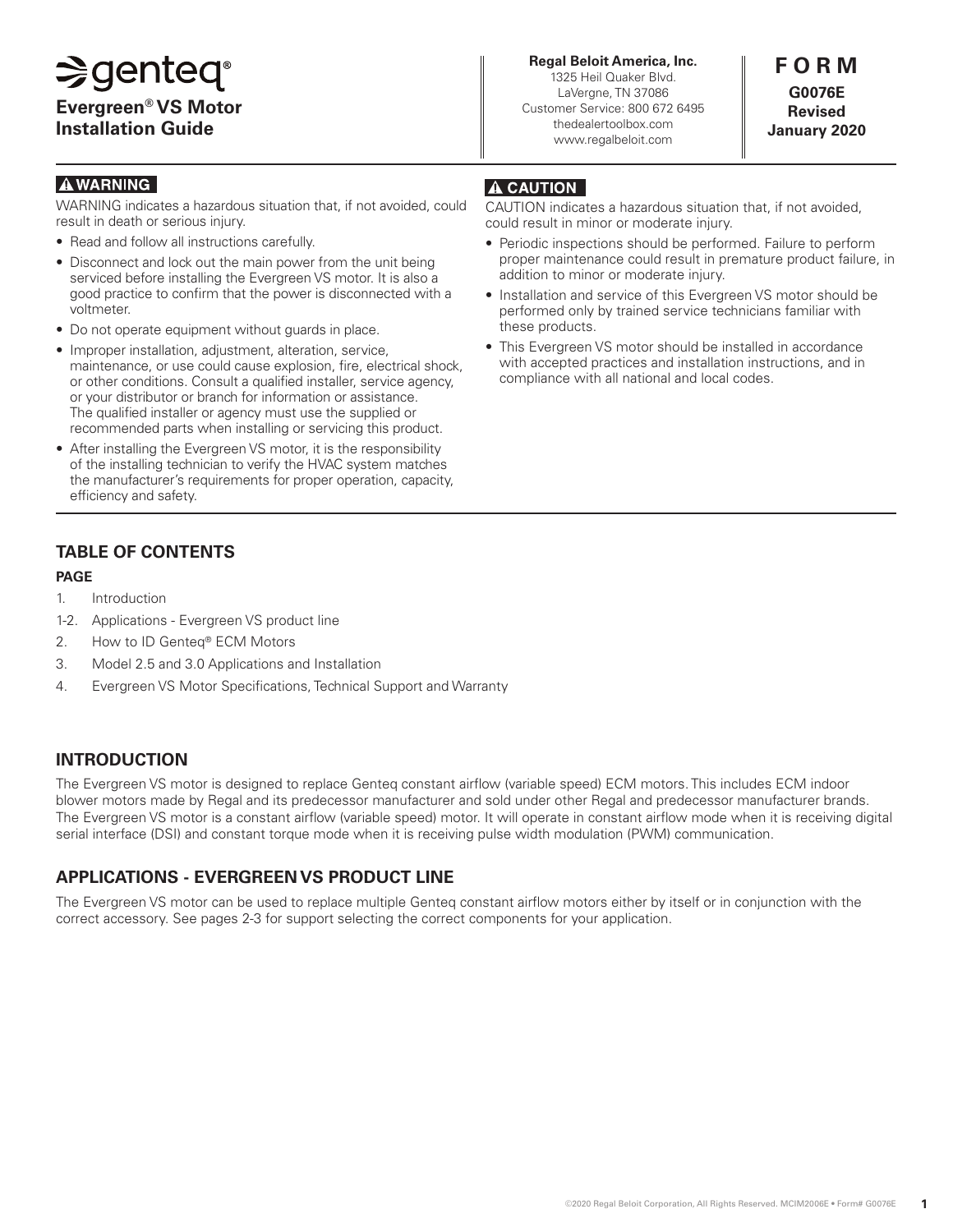## **APPLICATIONS - EVERGREEN® VS PRODUCT LINE**

The Evergreen VS motor can be used to replace multiple Genteq<sup>®</sup> constant airflow motors either by itself or in conjunction with the correct accessory. Use the chart below to select the correct components for your application.

#### **NOTE: When replacing model 2.0, Genteq models 2.3 and Eon® motors, use the installation instructions supplied with the Evergreen VS User Interface catalog # 5K010.**

#### **CONSTANT AIRFLOW ECM (VARIABLE SPEED) REPLACEMENT MOTOR OPTIONS INDOOR BLOWER MOTORS EVERGREEN® VS REQUIRED ACCESSORY (SOLD SEPARATELY FROM MOTOR) MOTOR Constant Airflow (Variable Speed) ECM Motors** deses) (Model 2.0, Genteq® models 2.3 **socioses** and Eon® motors) • The Evergreen® VS User **COOOD Note:** The model 2.3 motor has Interface (#5K010) is required for the same physical appearance this application and is installed as the model 2.5 motor. Always permanently with the motor Model Mode Eon® **IG-PIN SOLUTION 16-PIN SOLUTION** confirm model name on motor, Evergreen® VS motor 2.3 2.0 motor • This part is sold separately from use ID guide information below the motor if needed. **Constant Airflow (Variable Speed) ECM Motors** (Model 2.5 motor) **Note:** The model 2.5 motor has • The Genteq® 16-4 Pin Adapter the same physical appearance (#5K015) is required for this as the model 2.3 motor. Always application and is installed confirm model name on motor, permanently with the motor Model 2.5 use ID guide information below if Evergreen® VS motor • This part is sold separately from needed. the motor 4-PIN SOLUTION **4-PIN SOLUTION Constant Airflow (Variable • Plug-n-play Speed) ECM Motors**  (Connect OEM plugs...DONE) (Genteq® model 3.0 motor) Model 3.0 Evergreen® VS motor

## **HOW TO ID GENTEQ® ECM MOTORS**

1. Locate the model name (2.0, 2.3, 2.5, 3.0 or Eon®) on the motor label or the control label. See cross reference chart above for the proper Evergreen® replacement motor option.

| <b>Model</b><br>name<br><b>Motor decal</b><br><b>Motor</b><br>control decal |                  |
|-----------------------------------------------------------------------------|------------------|
|                                                                             | <b>PERMITTEN</b> |
|                                                                             |                  |

2. If the model name is not listed on either label, locate the **model number** on the **motor decal** or the **motor control code** on the **motor control decal**.



3. Go to SMART SEARCH at www.thedealertoolbox.com. Enter the model number or motor control code of your Genteq motor to find the model name. Use the model name in the chart above to find the correct Evergreen replacement option. You can also use the ECM SEARCH tool in our app "Dealer Toolbelt" available on both Apple Store\* and Google Play\*.

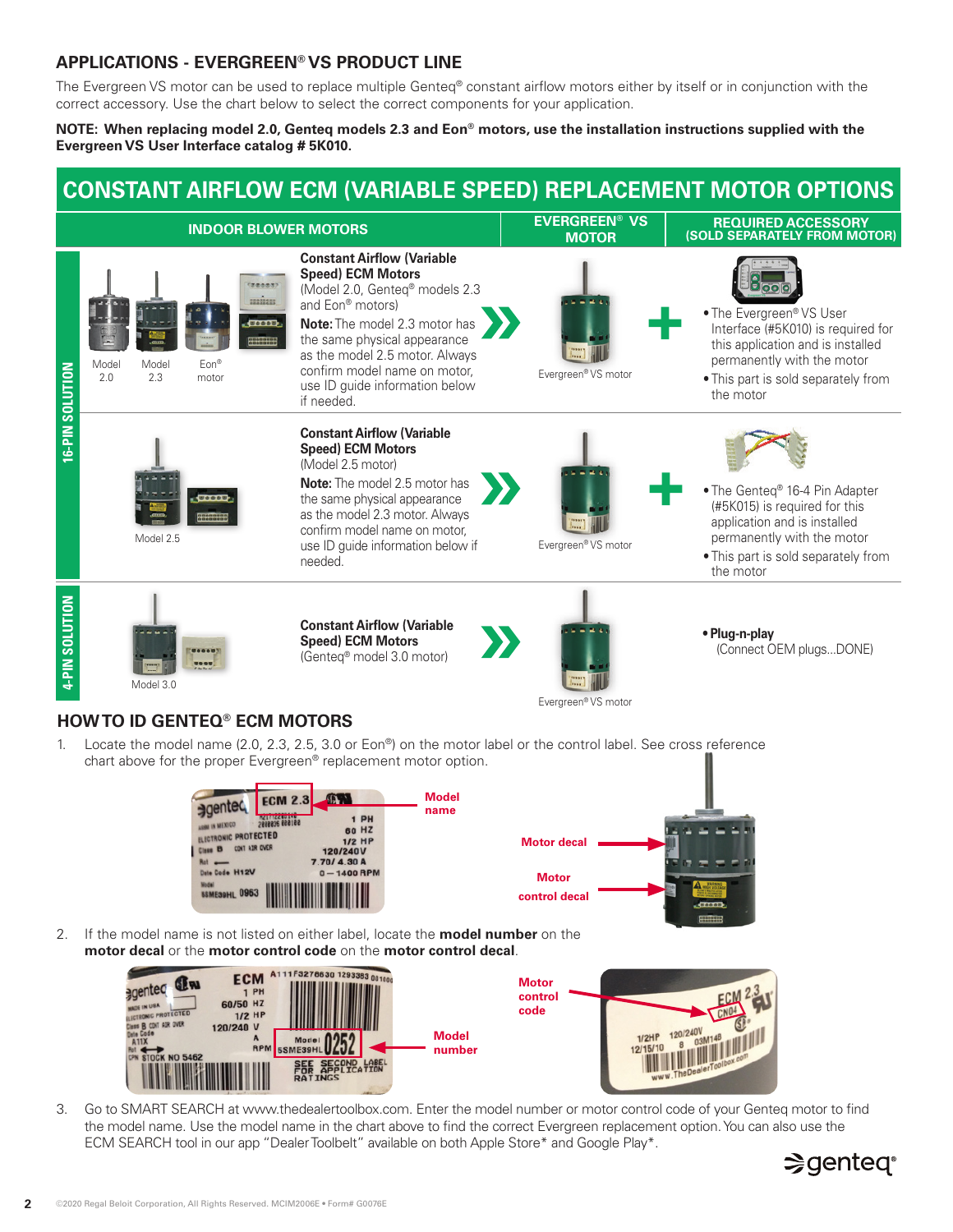## **APPLICATIONS - MODEL 2.5 AND GENTEQ® 3.0 MOTORS**

The Evergreen® VS motor is designed for use in the following types of HVAC systems:

- Furnace, air handler and package units
- Fossil fuel, electric strip heat, A/C, heat pump and geothermal units
- Single stage, multi-stage, modulating and communicating HVAC systems

## **REPLACING MODEL 2.5 AND GENTEQ MODEL 3.0 MOTORS**

- Install one (1) Evergreen VS motor
	- o For proper replacement of model 2.5 and Genteq model 3.0 motors, match the horsepower (HP) and voltage (VAC) ratings of the new Evergreen VS motor to the motor being replaced. It is not necessary for the RPM or the amperage (FLA) to match.

| ٠. | Stock # 6503V    | $1/3$ HP | 120/240 VAC | CCW/CW |
|----|------------------|----------|-------------|--------|
| ۰. | Stock $\#$ 6505V | $1/2$ HP | 120/240 VAC | CCW/CW |
| ۰. | Stock # 6507V    | 3/4 HP   | 120/240 VAC | CCW/CW |
| ۰. | Stock # 6510V    | 1 HP     | 120/240 VAC | CCW/CW |

- All Evergreen VS motors are dual rotation (automatically configured at time of installation) and dual voltage (established by the OEM harness).
- For replacement of model 2.5 motors, the 16-4 pin adapter (catalog # 5K015) is required. This part is sold separately from the motor.

## **REMOVAL AND INSTALLATION OF THE MOTOR**

## **Remove the old motor**

- 1. Turn off the main line voltage disconnect to the HVAC system.
- 2. Unplug the 5-pin line voltage plug and the 4-pin communication plug from the ECM model 3.0 motor or the 16-pin communication plug from the ECM model 2.5 motor.
- 3. Remove the old motor from the blower section. Leave the belly band mount connected to the blower section.

**NOTE:** If the original ECM motor is rated 3/4 or 1 horsepower (HP) and is installed in a 115 VAC application, there may be a power factor correction choke wired in series with the line voltage 5-pin plug. This device should be left in the system as connected by the HVAC OEM.

## **Install the new Evergreen VS motor**

- 1. Install the new motor in the existing belly band mount so that the motor plugs are facing down between the 4 and 8 o'clock position as installed in the HVAC system. Also adjust the motor so that the belly band does not block any of the motor's vents.
	- If the old motor was built with welded legs or other type of motor mount other than belly band, one of the belly band mounts listed here should be a good match.

Stock # 5K003 / 5K004 48 Frame 10" / 11"



Stock # 5K002 48 Frame OEM mount



- 3. Reconnect the communication plug.
	- **Replacing model 2.5 motors** Use the 16-4 pin adapter to connect the original 16-pin harness to the 4-pin plug at the Evergreen VS motor. (The 16-4 pin adapter (catalog # 5K015) is sold separately from the motor.)
	- **Replacing Genteq model 3.0 motors** Connect the 4-pin plug to the Evergreen VS motor.
- **4. Operate the Evergreen VS motor for the first time in the HVAC system.** With the first demand to operate the motor, the motor will either operate in the correct direction of rotation or begin the rotation sensing process.

Stock # 5K005 48 Frame 13"

- Rotation Sensing During the rotation sensing process, the motor will operate approximately 5-15 seconds in each direction until it determines the proper direction of rotation. The motor will pause for a few seconds each time it stops before restarting. The rotation sensing process is complete when the motor noticeably increases in speed and continues to run in one direction for more than 30 seconds. From this point forward, the motor will always start in this direction. If this is not the correct direction of operation, see the next page for information about changing rotation.
- 5. Operate the HVAC system in all demands and adjust the airflow at the HVAC unit's controls if needed to match the measured temperature rise or CFM values to each HVAC system's capacity and/or rated requirements.





**Model 2.5 Genteq ECM model 3.0 motor**



**Genteq Evergreen VS motor**



**16-4 Pin Adapter # 5K015**